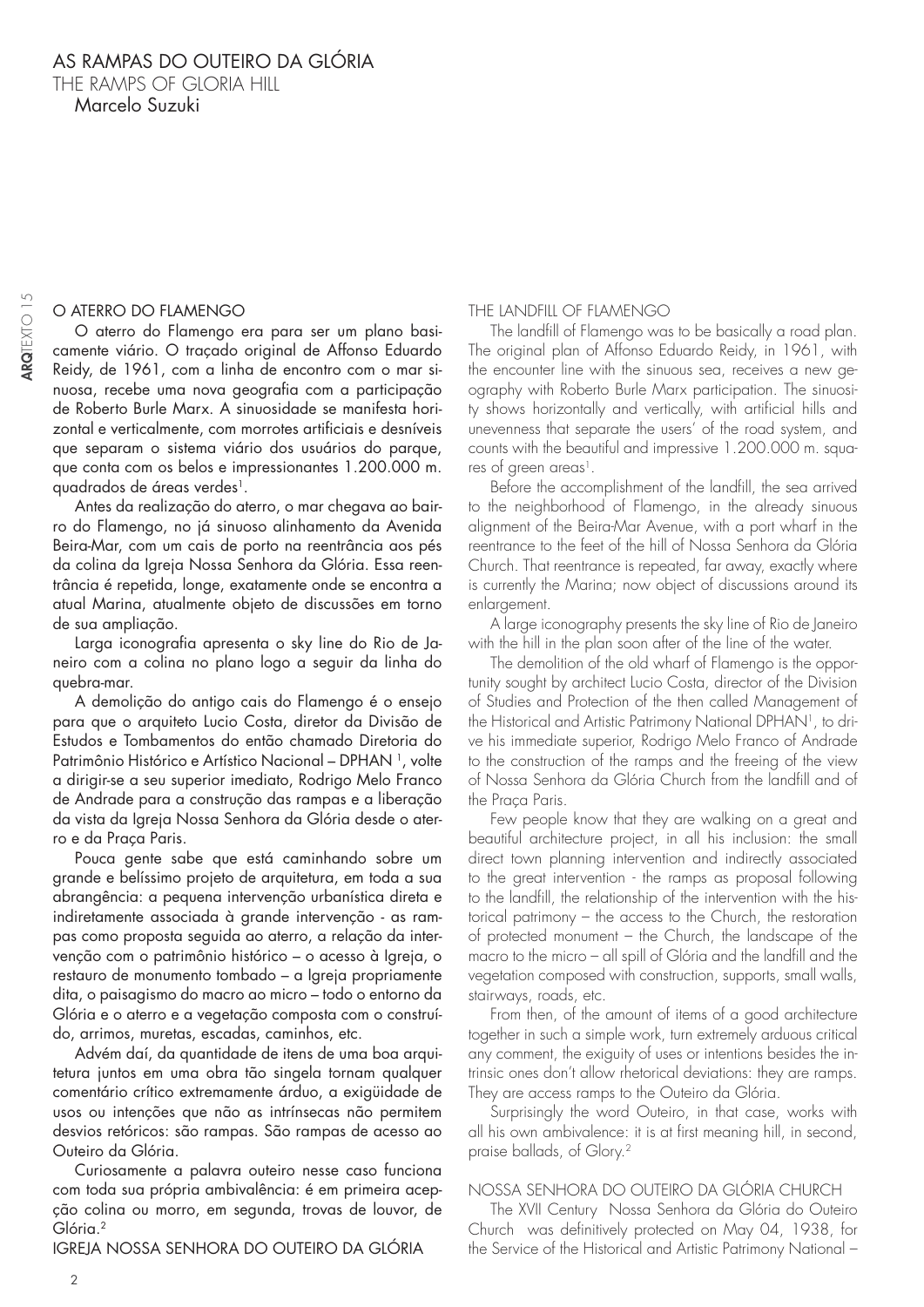A setecentista Igreja de Nossa Senhora da Glória do Outeiro foi definitivamente tombada em 04 de maio de 1938, pelo Serviço do Patrimônio Histórico e Artístico Nacional – SPHAN, com evidente participação de Lucio Costa. Trata-se de uma construção pequena, o próprio Lucio às vezes se refere a ela como capela. Mas a batalha pela liberação da encosta e a criação dos acessos foi longa, arrastou-se de 1943 a 1965, quando então foram realizadas. Assim ele narra:

A Igreja do Outeiro da Glória é uma das obras primas da arquitetura portuguesa na colônia. Foi um milagre a sua recuperação feita pelo SPHAN – de fato, a capela estava totalmente desmoralizada, tanto interna como externamente, quando Rodrigo M. F. de Andrade, por insistência minha, empenhou o Patrimônio na elaboração de um programa de recuperação total da igreja, criando também o acesso ao outeiro, cuja perspectiva ficou muito valorizada com a criação da praça Paris pelo plano Agache.3 Foram anos e anos de luta e só com muita persistência e a dedicação total do Rodrigo foi possível conseguir vencer as dificuldades de toda ordem que se interpunham.

Na parte externa a obra mais importante foi a retirada de uma varanda que em meados do século passado tinham construído ligando as janelas umas às outras por fora – essa grade chocava muito porque cortava a prumada dos cunhais da igreja.

O interior havia sido completamente desfigurado: o sopedâneo\*1 de pedra da capela-mor, do início de setecentos, estava quebrado – felizmente encontramos fragmentos e foi possível recompô-lo, com a colaboração de Paulo Barreto<sup>4</sup>; o estado irrecuperável em que se encontrava o piso original levou à opção de fazê-lo em campas, na forma tradicional, apenas sem numerá-las, o que ficaria artificioso. A beleza que hoje se vê da estrutura de cantaria contrastando com a caiação, os azulejos e a madeira dos retábulos\*2 estava toda encoberta por uma pintura uniforme, as paredes forradas de tabuletas comemorativas de episódios; a camada de tinta que cobria a apurada talha de todos os retábulos era tão espessa que impediu o restauro da pintura primitiva – deliberou-se então deixá-los na madeira, restituindo o dourado apenas em certos elementos, como os resplendores\*3. E o resultado final ficou perfeito.<sup>5</sup>

Essa obra do barroco português dos setecentos, embora pequena como uma capela, é rica em detalhes construtivos e inovadora como concepção de planta. O volume é tripartido: a entrada coberta é a base da torre única do campanário; o corpo central é octogonal assimétrico,e a cabeça, também octogonal, menor em dimensões enSPHAN, with evident participation of Lucio Costa. It is a small construction; even Lúcio sometimes refers to it as chapel. But the battle for the liberation of the hillside and the creation of the accesses was a long one, from 1943 to 1965, when it finally was won. He describes:

The Outeiro da Glória Church is one of the chefs d´oeuvre related to the Portuguese architecture in the colony. It was a miracle its recovery done by SPHAN – in fact, the chapel was totally ruined, internally as externally, when Rodrigo M. F. de Andrade, for my insistence, committed the Patrimony in the elaboration of a program of total recovery of the church, also creating the access to the Outeiro, whose perspective was very valued with the creation of the Praça Paris for the plan Agache.<sup>3</sup> After years and years of fight and only with a lot of persistence and Rodrigo's total dedication, it was possible to get rid of the obstacles of every order, and win.

Externally, the most important work was the retrieval of a balcony that in the middle of last century had been built tying the windows on the outside to each other – that grating collided a lot because it cut the vertical line of the of the church corners.

The interior had been completely deformed: the sopedaneo\*1 of stone of the main chapel, of the beginning of seven hundreds, was broken – happily we found fragments and it was possible to reconstruct it, with Paulo Barreto's cooperation<sup>4</sup>; the unrecoverable state of the original floor, leaded to the option of making it in gravestones, in the traditional form, just without numbering them, what would be artificious. The beauty that today is seen it of the quarry structure contrasting with the whitewashing, the tiles and the wood of the altarpieces\*2 was all hidden by an uniform painting, the lined walls of commemorative signs of episodes; the paint layer that covered the select cut of all of the altarpieces was so thick that impeded its restoration to the primitive painting  $-$  defined the option to leave them in wood, returning the gilding just in certain elements, as the golden's\*3. And the final result was perfect. 5

That work of the Portuguese Baroque of the seven hundreds, although small as a chapel, is rich in constructive details and innovative as plant conception. The volume is tripartite: the covered entrance is the base of the only tower of the campanario; the central body is octagonal asymmetrical, and the head, also octagonal, smaller in dimensions, finds the body without the transept<sup>\*4</sup>. Contained in the smaller octagon, it is the altar, free in both sides; it allows the passage to the sacristy, behind the altar, exactly in the passage of the encounter among the two octagons. On both sides, starting from the encounter, unexpected corridors appear, as embedded in the wall of the larger hexagon, a conception totally different from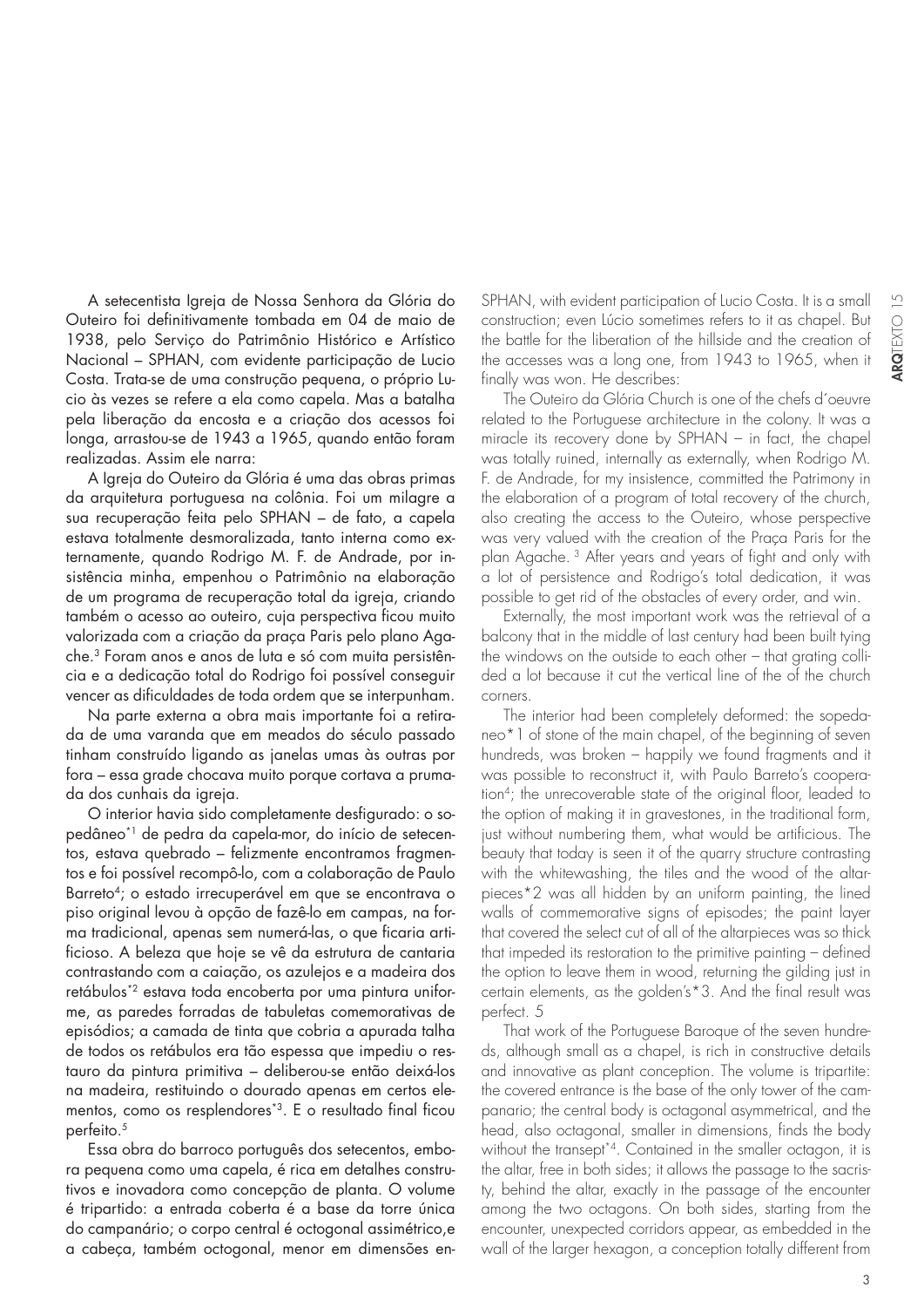contra o corpo sem o transcepto\*4. Contido no octógono menor, está o altar, solto em ambos os lados, afastamento que permite a passagem para a sacristia, atrás do altar, exatamente no trecho do encontro entre as duas octogonais. De ambos os lados, a partir do encontro, surgem inesperados corredores, como que embutidos na parede do hexágono maior, uma concepção totalmente diferente das naves laterais comumente encontradas em outras igrejas.Também no ponto de encontro das octogonais encontram-se portas externas, que permitem acesso direto à sacristia, criando um nó perfeito de circulação horizontal, além de que as portas estão em locais totalmente adequados, semi-escondidas, em relação às fachadas laterais.

As paredes inclinadas em forma de casco de navio, os ângulos internos do hexágono e o altar solto conferem grande dramaticidade ao interior da igreja, que apesar da data já distante do restauro encontra-se ainda hoje em perfeitas condições. Pode-se observar os tirantes de travamento, instalados no restauro, e que impedem que as paredes inclinadas continuem se desaprumando até perderem estabilidade, fato que vinha ocorrendo anteriormente.

 A volumetria resultante guarda vaga semelhança com a Igreja Nossa Senhora do Ó, de Sabará, Minas Gerais.

A varanda que unia as janelas, removida por determinação de Lucio Costa, cortava a prumada dos vários cunhais dos ângulos externos dos octógonos, prumada que desde o Renascimento em diante é sempre uma marca vertical que culmina sempre em um arremate superior, o acropódio\*5 para estátuas, ou os coruchéus\*6 "caprichosos e dramáticos"<sup>6</sup> encontrados nesse caso.

O adro dessa igreja também foi objeto de restauro principalmente com a eliminação de puxados e a reconstituição integral do piso de lajes de pedras grandes, de grande efeito visual de força, peso e vigor. O adro reforça a posição geográfica privilegiada do Outeiro, descortinando toda a Bahia da Guanabara, ligeiramente à esquerda o Aeroporto Santos Dumont, quase em frente o Museu de Arte Moderna, com toda a exuberância da vegetação no aterro do Flamengo, bem à direita o Pão de Açúcar.

E para se chegar até esse lugar, agora, há, agora, um suave e tranqüilo percurso.

#### EM DEFESA DO PATRIMÔNIO AMBIENTAL

Em 26 de Julho de 1943, Lucio Costa, usando suas atribuições de Diretor do DPHAN, escreve o parecer acerca do destino a ser dado às encostas do Outeiro. Começa aí a sua longa e persistente batalha em defesa de sua desobstrução:

the lateral naves commonly found in other churches. Also, at the point of encounter of the octagonal ones there are external doors, which allow direct access to the sacristy, creating a perfect knot of horizontal circulation; in addition the doors are in places totally appropriate, semi-hidden, in relation to the lateral facades.

The sloping walls in form of a ship's hull, the internal angles of the hexagon and the free altar provide great dramatic to the interior of the church, which in spite of the date already distant of the restoration remains still today in perfect conditions. One can observe the locking braces, installed during the restoration, which avoid that the sloping walls continue their movement out of plumb until they would lose stability, what was happening previously.

The resulting volume is similar to Nossa Senhora do Ó Church, of Sabará, Minas Gerais.

The balcony that united the windows, removed by order of Lucio Costa, it cut the plumb line of the of the external angles of the octagons, plumb that from Renaissance and before is always a vertical mark that always culminates in a superior end, the acropodio<sup>\*5</sup> for statues, or the capricious and dramatic<sup>6</sup> gables<sup>\*6</sup> found in that case.

The churchyard was also object of restoration mainly the integral rebuilding of the floor with big stones, of great visual effect of force, weight and energy. The churchyard reinforces the privileged geographical position of the Outeiro, pulling the curtain on the whole Bahia of Guanabara, lightly to the left the Airport Santos Dumont, almost in front the Museum of Modern Art, with the whole exuberance of the vegetation in the landfill of Flamengo, well to the right, the Pão de Açúcar (Sugar Loaf).

And to arrive to that place, there is now, a soft and calm course.

#### In defense of the Environmental Patrimony

On July 26, 1943, Lucio Costa, using his attributions of Director of DPHAN, writes his opinion concerning the destiny to be given to the hillsides of the Outeiro. It begins his long and persistent battle in defense of the clearance:

The subject that treats the present process meets of one of the most important landscape problems of the city, problem that needs to be faced now , since, lost the current opportunity, it will risk being definitively without solution: I want to refer to the incorporation of a part of the hillsides east and north of the Outeiro da Glória, in the group of the gardens that they are to its foot, to serve as scenery bottom, with its enchanting chapel of the seven hundreds, to the beautiful perspective of parks that, leaving of the Public Walk and of the Praça Paris, to overflow for the Espla-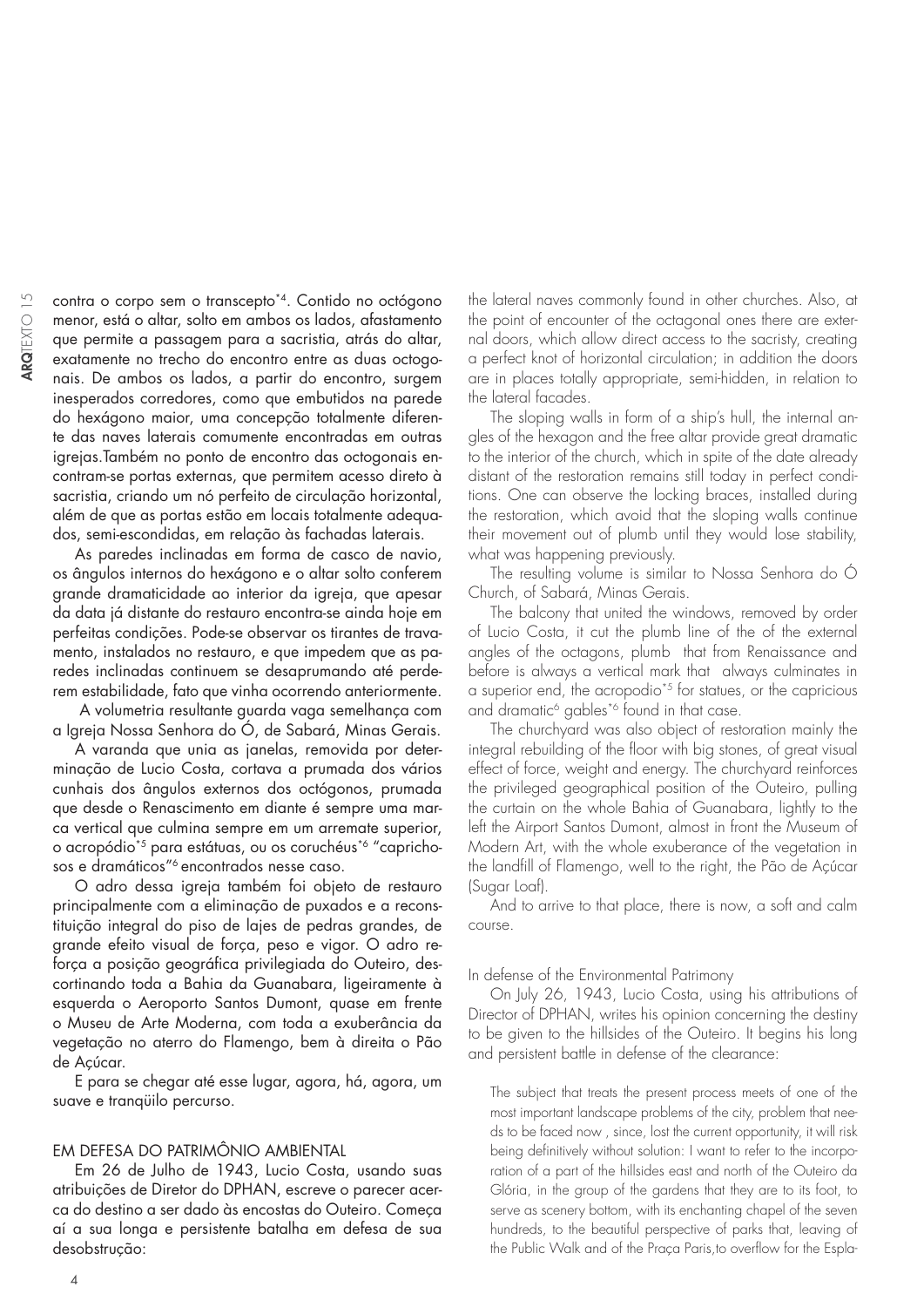A questão de que trata o presente processo vem ao encontro de um dos problemas paisagísticos mais importantes da cidade, problema que precisa ser encarado agora de frente, porquanto, perdida a oportunidade atual, correrá o risco de ficar definitivamente sem solução: quero referir-me à incorporação de uma parte das encostas leste e norte do Outeiro da Glória, no conjunto dos jardins que lhe ficam ao pé, para servir como fundo de cenário, com a sua encantadora igrejinha setecentista, à bela perspectiva de parques que, partindo do Passeio Público e da Praça Paris, se espraia pela Esplanada da Glória até os jardins do largo do mesmo nome onde topa com o outeiro (fig. 1). Aliás, a importância do problema avulta quando se considera que a municipalidade ainda pretende vantajosamente ampliar essa área de parques com o aterro proveniente das obras de desmonte do Morro de Santo Antônio.7

Já em 1943 estavam em processo os estudos para mais um desmonte de morro no Rio de Janeiro. Primeiro, o do Castelo, em 1922, com cujas terras se promoveu o aterro que resultou na área pista de pouso de aviões, onde depois se construiu o aeroporto Santos Dumont, dos Irmãos Roberto, de 1944. Do Morro do Castelo resultou também uma área plana, onde hoje se encontra a Esplanada do Castelo, ou, mais comum e simplesmente chamado Castelo.

Ele continua:

Examinada sob esse aspecto, a idéia da abertura de uma clareira verde em frente à igreja só deve ser encarada com simpatia, pois representaria afinal, antes do mais, o primeiro passo no sentido da desobstrução daquela orla do outeiro. Entretanto o projeto, em boa hora submetido pelo senhor prefeito à apreciação do SPHAN, prevê a construção precisamente na faixa compreendida entre o Largo da Glória e a ladeira de acesso ao adro da igreja, de uma cortina de prédios de apartamentos, sendo três deles com sete pavimentos, um com oito e o último, finalmente, com dez, o que não somente viria agravar incrivelmente o aspecto atual, já de si condenável, como ainda comprometer qualquer possibilidade futura de solução para o caso. De fato, mesmo dos pontos de vista mais favoráveis, isto é, mais distantes quando o observador não se achasse rigorosamente em frente à projetada clareira, a igreja emergiria acima das cumeeiras e das casas de máquinas e caixas d'água dos referidos prédios de modo bastante grotesco e com a graça altiva de sua silhueta prejudicada pela proximidade da grande massa dos dez pavimentos do edifício mais alto (fig. 2). E à medida que as pessoas se fossem aproximando, ela iria aos poucos

nade of Glória to the gardens of the square of the same name where it comes across the Outeiro (illustration 1). In fact, the importance of the problem stands out when it is considered that the municipality still intends advantageously to enlarge that area of parks with the ones originating from landfill with the dismounts of Santo Antonio's Hill. 7

Already in 1943 there were in process the studies for more than one dismounts of hills in Rio de Janeiro. First, the one of the Castelo, in 1922, with whose lands the landfill was promoted that resulted in the landing strip for airplanes, where later the airport Santos Dumont was built, of the Irmãos Roberto, of 1944. From the Morro do Castelo it also resulted a plane area, where today it is the Esplanada do Castelo, or, more common and simply called Castelo.

He continues:

Examined under that aspect, the idea of the opening of a green space in front of the church should only be faced with sympathy, because it would act after all, before the plus, as the first step in the sense of the clearance of that border of the outeiro.However the project, in good time submitted by Mr. Mayor to the appreciation of SPHAN, foresees the construction precisely in the strip understood between the Largo da Glória and the access slope to the churchyard, of a curtain of buildings of apartments, being three of them with seven pavements, one with eight and the last, finally, with ten, which not only would come to worsen the current aspect incredibly, already itself condemnable, as still to commit any future possibility of solution for the case. In fact, even of the most favorable point of view, that is, more distant when the observer was not strictly in front of projected space, the church would emerge above the ridges and of the houses of machines and boxes of water of the referred buildings in a quite grotesque way and with the cavalier grace of his prejudiced silhouette for the proximity of the great mass of the ten pavements of the highest building (illustration 2). And, as the people went approaching, it would go sinking little by little, until submerging from behind of the constructions (illustration 3), mise-en-scène of certain little advisable one to serve as background to the beautiful perspective that pulls the curtain of the beach and of the gardens. A visit to the Largo da Glória will convince immediately of the absolute inconvenience if they allow new constructions in that strip of the hillside, and of as, on the contrary, the demolition of the old buildings is imposed there existent, similar that the valued border of the hill, as it was already said, incorporate definitively to the gardens (illustration 4) 8

It is visible that his obstinate fight begins, even before determining the destiny of the acquired rubble from the disas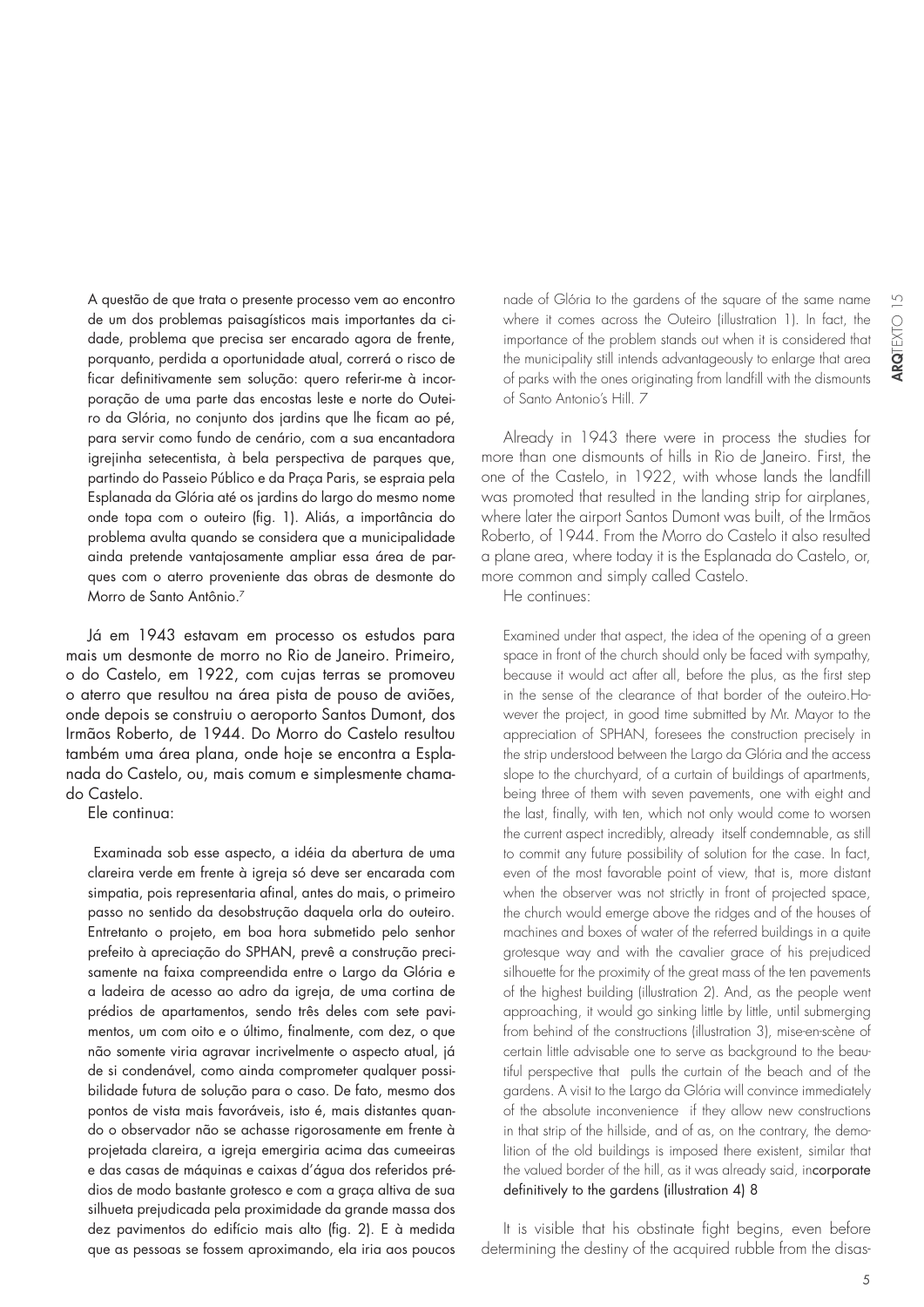afundando, até submergir por detrás das construções (fig. 3), miseen-scène de certo pouco recomendável para servir de fundo à bela perspectiva que se descortina da praia e dos jardins. Uma visita ao Largo da Glória convencerá imediatamente da absoluta inconveniência de se permitirem edifi cações novas naquela faixa da encosta, e de como, pelo contrário, se impõe a demolição dos velhos prédios ali existentes, afim de que a orla valorizada do outeiro, conforme já ficou dito, se incorpore definitivamente aos jardins (fig. 4) 8

É visível que sua luta obstinada começa, mesmo antes de se determinar o destino das terras adquiridas no desmonte do Morro de Santo Antônio para algum aterro no Flamengo, e mesmo antes de se verificar, da remoção do antigo cais, a sobra de pedras magníficas em dimensões e que se tornariam em algum entulho e inclui todos esses itens no rol de suas preocupações.

Sua sensibilidade e sua visão urbanística é tridimensional, não se restringe às plantas e mapas coloridos, demonstra quadro a quadro com seus desenhos, como um filme assistido em câmera lenta ou na mouviola de montagem cinematográfica, o que estava querendo demonstrar, e nesse caso, combater.

 A situação descrita conta-nos também como os poderes, Prefeitura Municipal e SPHAN se relacionavam nessa época, mas mais ainda, o empenho pessoal de um funcionário de alto escalão dos quadros do SPHAN na demonstração de que motivos públicos antecedem interesses diretos em ganhos especulativos com as mudanças imobiliárias já pressentidas naquele sítio, quando da implementação do aterro.

Conseqüentemente, no que se refere aos interesses da cidade o que vale dizer aos interesses da própria prefeitura, o objetivo em vista só poderá ser precisamente esse, e é evidente que o fundo do pensamento tanto do senhor prefeito como do secretário geral de obras e dos demais técnicos seus colaboradores é, de fato, no sentido de beneficiar, tanto quanto possível, a igreja (bastariam para comprová-lo, as medidas, anteriormente tomadas, visando à limitação da altura das construções naquela área, e o presente projeto de desafogo a pretexto da criação de um novo acesso ao outeiro). Apenas, voltados como se acham os referidos técnicos, para a solução de problemas urbanísticos de muito maior vulto e complexidade, terão deixado de encarar com a necessária amplitude este problema estritamente paisagístico, pois não se trata tanto, no caso, de beneficiar a igreja, como, principalmente, a "paisagem urbana", num dos seus trechos mais característicos e impregnados de tradição.<sup>9</sup>

sembles it of Santo Antonio's Hill for some landfill in Flamengo, and even before verifying, from the removal of the old wharf, the surplus of magnificent stones and if they would turn into some dump, and he includes all those items in the list of his concerns.

His sensibility and his town planning vision is three-dimensional, it doesn't limit to the plants and colored maps, it demonstrates picture by picture with his drawings, as a film viewed in slow camera or in a Moviola, the one he was wanting to demonstrate, and in the case, to combat.

The described situation tells us also like the power, Municipal City hall and SPHAN, were linked at that time, but still, as an employees of high level of the SPHAN personal pledges in demonstration that public reasons precede private interests could win over speculative ones, with the real estate changes foreseen already at that time, when of the implementation of the landfill.

 Consequently, in what it refers to the interests of the city that it is worth to tell to the interests of the own City hall, the objective in view can be only precisely that, and it is evident that the bottom of the thoughts of Mr. Mayor as of the general secretary of works and of their other technicians, collaborators is, in fact, in the sense of benefitting, as much as possible, the church (they would have enough to prove it, the dimensions, previously taken, seeking to the limitation of the height of the constructions in that area, and the present project on the pretext of the creation of a new access to the Outeiro). Just turned, as they are referred by the technicians, to the solution of the town planning problems, of much larger figure and complexity, they would have stopped facing with the necessary depth this landscape problem, because it is not considering so much, in the case, of benefitting the church, as, mainly, the urban landscape, in an of their more characteristic and tradition impregnated passages. 9

It is impressive the actuality of the text. Concerns of that order only began to appear and to be part of the routine of the town urbanistic planning, very recently in Brazil. To speak clearly in "urban landscape" must have been something as unusual as the technical expression that he used. He mentions, as passage, that the case is not exclusive of the church, to reinforce the other aspects, especially because the church already protected, determined the protected area , fact then already known and understood by the several interested parties. The "measures previously taken", with certainly refer to that famous legislation, formulated by that basic team of SPHAN, of which he was part, of protection also to the surroundings of the protected constructions.

Guidelines of Town planning Project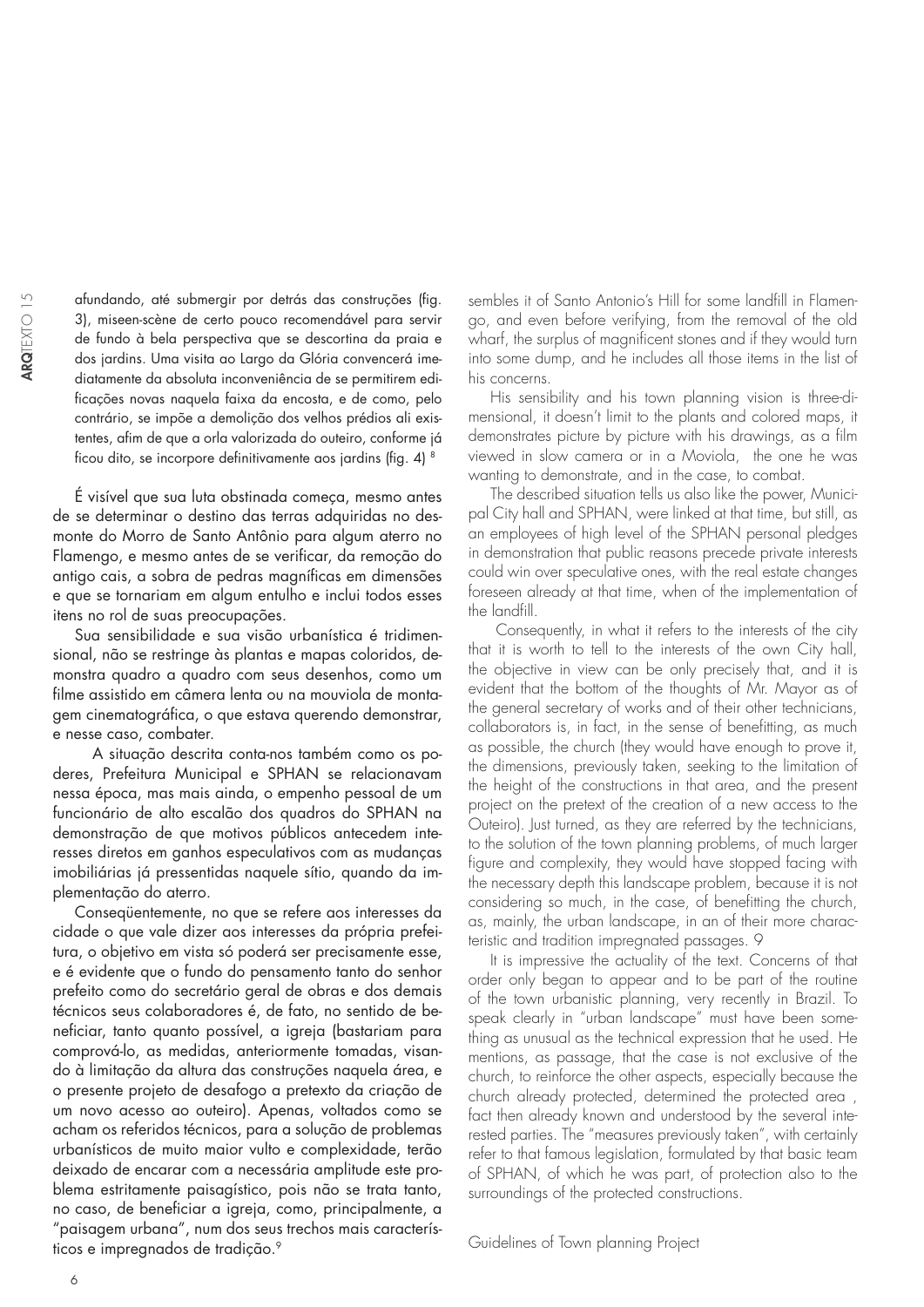É impressionante a atualidade do texto. Preocupações dessa ordem só começaram a surgir e fazer parte da rotina do planejamento urbanístico no Brasil muito recentemente. Falar claramente em paisagem urbana deve ter sido algo tão inusitado como expressão técnica que deve ser por isso que ele utilizou aspas. Cita, de passagem, que o caso não é exclusivo da igreja para reforçar os demais aspectos, até porque a igreja já tombada determinava a área protegida do entorno, fato então já sabido e compreendido pelos diversos interessados. As "medidas anteriormente tomadas", com toda certeza se referem a essa famosa legislação, formulada por essa equipe formadora do SPHAN, da qual ele fazia parte, de proteção também ao entorno de bens tombados.

### DIRETRIZES DE PROJETO URBANÍSTICO

Em seu parecer, de 1943, Lucio Costa já faz constar inúmeras diretrizes, algumas diretamente relacionadas ao outeiro, mas várias indicações de como proceder com o aterro que adviria do desmonte do Morro de Santo Antônio, quase todas elas obedecidas à risca por Reidy e Burle Marx, citados na introdução. Claro que o convívio muito próximo e amistoso entre eles e Lucio Costa muito contribuiu para isso.

Para as encostas do outeiro,

... excluídos os dois prédios de apartamentos de números 52 e 48, com frente para o mar, que ficariam apenas condenados a desaparecer num futuro mais ou menos remoto, todos os demais prédios, compreendidos na área visada, são construções relativamente antigas, o que permitiria a desapropriação em condições normais, isto é de acordo com o valor real dos imóveis, desde que se proibisse, em tempo, a construção ali de edifícios maiores. (...) Por isso mesmo, há toda conveniência de serem, desde logo, consideradas as obras de desobstrução da encosta do outeiro, as quais constituem, como vimos, complemento paisagístico indispensável às obras do aterro, como fase preliminar desse empreendimento maior que assim teria, também ele, começo "simbólico", começo que por si só já representaria obra capital do ponto de vista do embelezamento urbano, compreendida a expressão no seu sentido mais natural, ou seja, mais legítimo, pois implicaria, em verdade, numa autêntica recuperação. A recuperação do pequeno trecho de uma paisagem perdida.10

Estrategicamente, Lucio Costa propunha maior velocidade nessa obra do que seria possível para as obras do desmonte do morro e o aterro, e tornaria esse fato o co-

 In his opinion, of 1943, Lucio Costa already makes to consist countless guidelines, some directly related to the Outeiro, but several indications of as it proceeds with the landfill that would occur of the it dismounts of Santo Antonio's Hill, almost all of them obeyed precisely by Reidy and Burle Marx, mentioned in the introduction. Of course, the very close and friendly conviviality between them and Lucio Costa a lot contributed to that.

For the hillsides of the hill,

... excluded the two buildings of apartments of numbers 52 and 48, with front for the sea, that they would be just more or less convicts to disappear in a future remote, all the other buildings, understood in the area, they are relatively old constructions, what would allow the expropriation in normal conditions, that is in agreement with the real value of the properties, since if he prohibited, in time, the construction there of larger buildings. (...)For that reason, there is every convenience of they being, at once, considered the works of clearance of the hillside of the Outeiro, which constitute, as we saw, complement landscape indispensable to the works of the landfill, as preliminary phase of that larger enterprise than it would have like this, also him, beginning "symbolic", beginning that by itself would already represent capital work to the point of view of the urban embellishment, understood the expression in his more natural sense, in other words, more legitimate, because it would implicate, truly, in an authentic recovery. The recovery of the small passage of a lost landscape. 10

Strategically, Lucio Costa proposed higher speed of what would be possible for the works of the it dismounts of the hill and the landfill, and it would turn that fact the symbolic beginning of the other. Disassemble it of Santo Antonio's Hill, although already planned, was going through execution difficulties:

... of all of the works projected by the current municipal administration, determined in great works of urban remodeling, just one cannot start, because of the world situation that prevented the import of necessary special equipment: the disassemble it of Santo Antonio's Hill. That dismounts, however, will have to be of done, according to the plan of the city hall that assures the preservation of the Carioca's Aqueduct and of Santo Antonio Convent, it will also to be done the landfill of the Bay of Glória, similarly recomposing the deformation resulting from the works of the landfill of the airport, staying always accentuated the line curves of the wharf.<sup>11</sup>

The difficulty of importing equipments for its disassembly,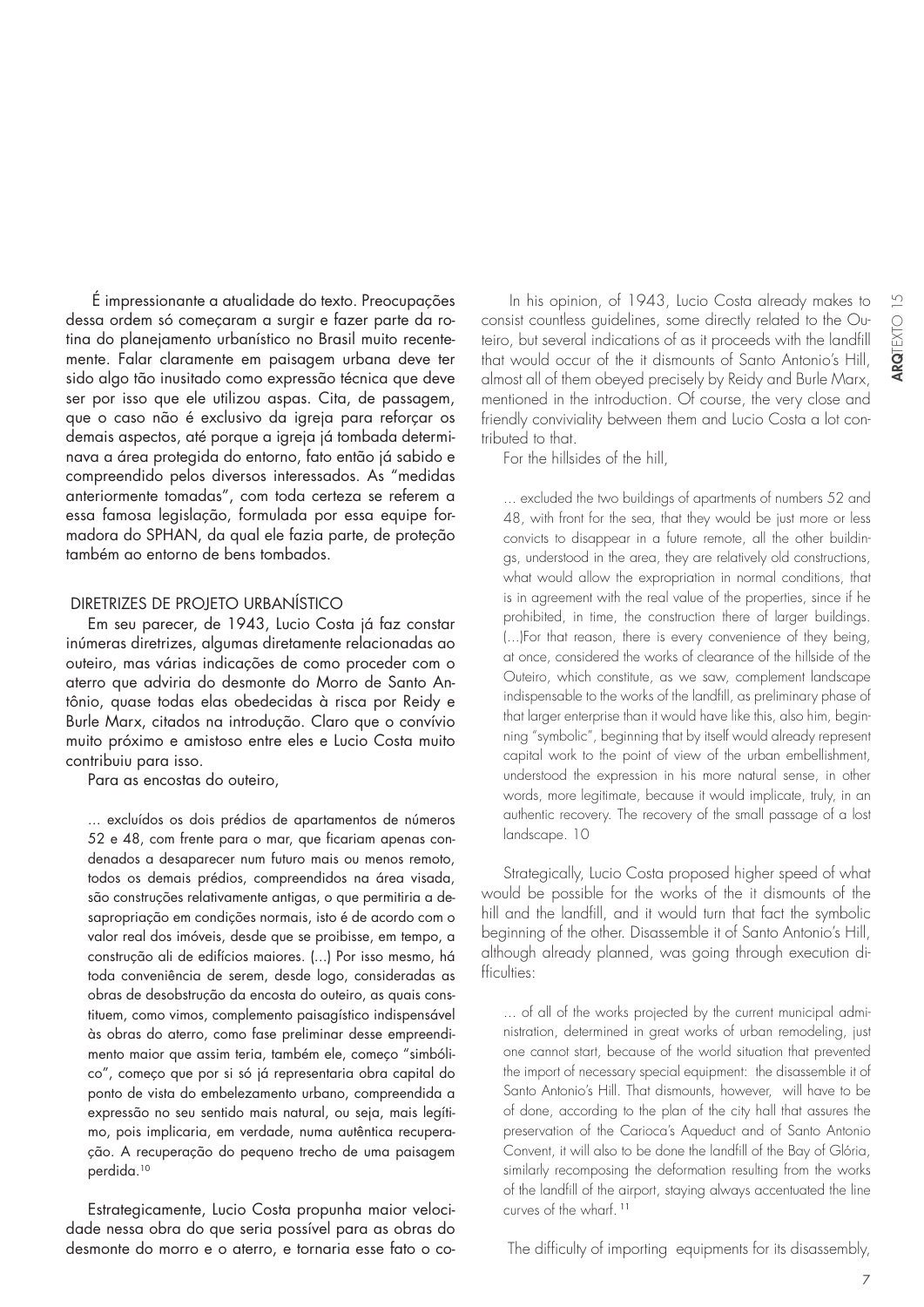meço simbólico da outra. O desmonte do Morro de Santo Antônio, embora já planejado, passava por dificuldades de execução:

... de todos os empreendimentos projetados pela atual administração municipal, empenhada em grandes obras de remodelação urbana, apenas um não pode ter início, em virtude da situação mundial que impossibilitou a importação de aparelhagem especial requerida: o desmonte do Morro de Santo Antônio. Esse desmonte, porém, ter-se-á de fazer, segundo o plano da prefeitura que assegura a preservação do Aqueduto da Carioca e do Convento de Santo Antônio, ter-se-á que fazer também o aterro da Enseada da Glória, afim de recompor a deformação resultante das obras do aterro do aeroporto, mantendo-se sempre acentuada a  $\lim_{\alpha \to 0}$  curva do cais<sup>11</sup>

A dificuldade da importação de equipamentos para o desmonte se deu por ser exatamente um período de grande recrudescimento da Segunda Guerra Mundial. Mas, visivelmente, Lucio Costa considerava a feitura dessa obra um fato consumado, alertando, porém, para alguns itens importantes: a preservação do Aqueduto e do Convento, enquanto patrimônio histórico e arquitetônico e para que o aterro quebrasse a dureza do desenho resultante do aterro anterior, feito para a construção do Aeroporto Santos Dumont, além de se redesenhar na nova linha de orla, a reentrância que dava no cais do Flamengo. Exigências que ele faz imperativamente, como demonstra a conjugação de verbo que ele adotou para essas especificações.

Anuncia também as diretrizes para a encosta, ainda sem considerar que seria seu próprio projeto, como um alerta para qualquer outro arquiteto:

Quanto ao tratamento da encosta e das rampas *e esca*das de acesso ao outeiro na parte a ser inicialmente aberta, deve-se evitar qualquer propósito de monumentalidade, não só porque um tal tratamento destoaria das proporções e singeleza aldeã da capela, como porque equivaleria à introdução de um elemento novo e de aparato no aspecto despretensioso e tradicional da encosta arborizada do outeiro, aquilo, afinal, que importa reconstituir, tanto assim que haveria conveniência em se manterem as rampas e escadas parcialmente encobertas pelo arvoredo. Deve-se ainda evitar qualquer tratamento arquitetônico que pretenda simular, numa contrafação, o estilo antigo autêntico da igreja, tais como volutas\*7, coruchéus, etc., ou motivos complementares maiores de intenção "decorativa", como por exemplo, pérgu-

resulted from being exactly a period of great worsening of Second World War. But, visibly, Lucio Costa considered the making of that work an accomplished fact, alerting, however, for some important items: the preservation of the Aqueduct and of the Convent, while historical and architectural patrimony and so that the landfill broke the hardness of the drawing resulting from the previous landfill, done for the construction of the Airport Santos Dumont; besides redrawing in the new border line, the reentrance that gave at the wharf of Flamengo. Demands that he makes imperatively, as it demonstrates the verb conjugation that he adopted for those specifications.

He also announces the guidelines for the hillside, still without considering that it would be his own project, as an alert for any other architect:

As for the treatment of the hillside and of the ramps and access stairways to the Outeiro in the part being initially open, any monumentality purpose should be avoided, not only because a such treatment would sound out of tune of the proportions and simplicity villager of the chapel, but together because it would be equal to the introduction of a new element and of apparatus in the unpretentious and traditional aspect of the arborous hillside of the Outeiro, that, after all, that it important to reconstitute, so much as soon as there would be convenience, if they maintain the ramps and stairways partially hidden by the grove. It is still due to avoid any architectural treatment that it intends to simulate, in a counterfeit, the authentic old style of the church, such as volutes\*7, crouches, etc., or larger complementally reasons of "ornamental" intention, as for instance, pergolas or sources in the call "colonial style", because that is the beauty of the landscape and the purity of the architecture of the church make it not necessary accessories, always grotesque, especially in the neighborhood of old monuments.12

The precautions are big: not to flee of the simplicity, not to decorate, not to simulate. It is part of Lucio Costa's vocabulary the respect that it contains the bucolic, as of a hillside simply arborous, but that renounces any approach of the picturesque and false imitations. These are postures clearly you accept for all the ones that act in historical and architectural patrimony until today, all over the world, and that demonstrates his total present time and knowledge in relation to the discussions about restoration between the architects and specialists, that happened in that period.

As it was said, inside of that enormous list of concerns, was included the destiny to be given to the stones of the old wharf of Flamengo. Then he concludes like this his report: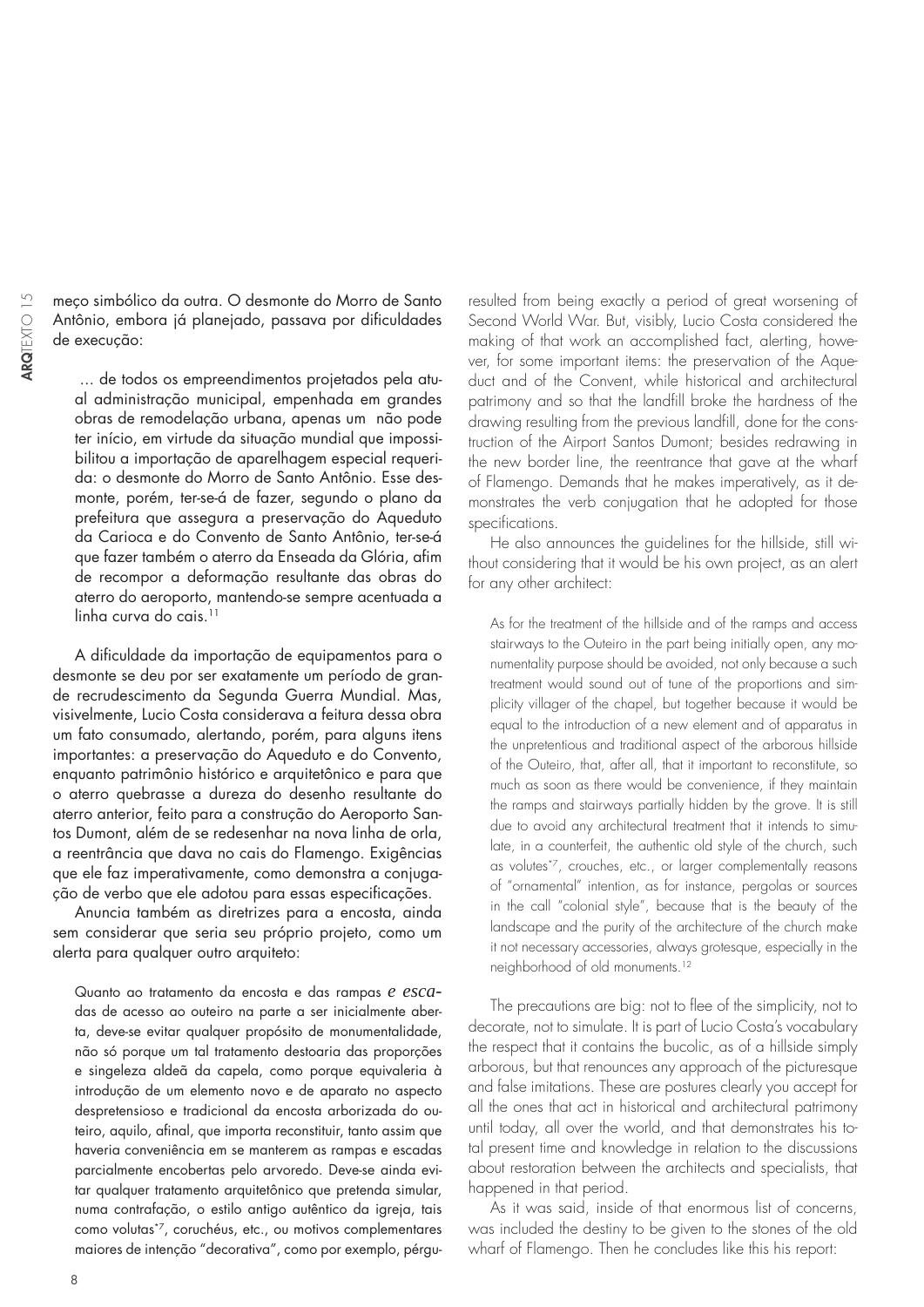las ou fontes no chamado "estilo colonial", pois que a beleza da paisagem e a pureza da arquitetura da igreja dispensam semelhantes acessórios, sempre grotescos, mormente na vizinhança de monumentos antigos.12

As precauções são grandes: não fugir da singeleza, não enfeitar, não simular. Faz parte do vocabulário de Lucio Costa o respeito, que contém o bucólico, como de uma encosta simplesmente arborizada, mas que renega qualquer aproximação do pitoresco e imitações falsificadoras. São posturas claramente aceitas por todos os que atuam em patrimônio histórico e arquitetônico até os dias de hoje, em todo o mundo, e que demonstra sua total atualidade e conhecimento em relação às discussões sobre restauração entre os arquitetos e especialistas, que ocorriam naquele período.

Como foi dito, dentro desse enorme rol de preocupações, estava incluído o destino a ser dado às pedras do antigo cais do Flamengo. Então ele conclui assim o seu relatório:

...para os degraus e patamares das escadas, seria aconselhável o aproveitamento dessas magníficas pedras das velhas calçadas da cidade, calçadas que vêm sendo sistematicamente destruídas sem ao menos se levar em conta a utilização alhures de tão valioso material e isto apenas porque, devido às dimensões das pedras e respectivos tardozes\*8, são pesadas demais para serem carregadas e descarregadas nos caminhões. Seria o caso, talvez, de a prefeitura repor em circulação algumas das antigas "aranhas", carroças de rodas enormes, apropriadas para essa natureza de transportes e que ainda há pouco mais de vinte anos estavam em serviço ativo. A época, aliás, é propícia pois, devido à escassez de gasolina, já ninguém mais se espanta com esse gênero de "aparições".13

Lucio Costa salvou uma quantidade enorme dessas grandes pedras empenhando-se pessoalmente para fossem reutilizadas na pavimentação da área central do Rio de Janeiro, em várias ruas. Foi também o que fez quando finalmente a obra do outeiro se realizou, realmente aproveitando as pedras do Cais do Flamengo, conforme havia preconizado no relatório, muitos anos antes, como diretriz imperativa para qualquer desavisado.

Mas fica evidente também sua estratégia de tornar essa obra viável de imediato e, conforme dissemos, mesmo a despeito do atraso por tempo indeterminado do desmonte do Morro de Santo Antônio, ou seja, tentando desvincular a exeqüibilidade de uma e outra.

...for the steps and landings of the stairways, it would be advisable the use of those magnificent stones of the old sidewalks of the city, sidewalks that they have been destroyed systematically without at least if it takes elsewhere in bill the use of such valuable material, and this just because, due to the dimensions of the stones and respective masonry\*8, they are too heavy to be loaded and unloaded in trucks. It would be the case, maybe, for the city hall to restore in circulation some of the old "spiders", coaches of enormous wheels, appropriate for that nature of transport, and it is still little more than twenty years were in active service. The time, in fact, is favorable because, due to the shortage of gasoline, nobody is frightened with that type of "appearances".13

Lucio Costa saved an enormous amount of those great stones insisting personally for they were reused in the paving of the central area of Rio de Janeiro, in several streets. It was also what he did when finally the work of the Outeiro took place, really taking advantage of the stones of the Wharf of Flamengo, as it had extolled in the report, many years before, as imperative guideline for any imprudent one.

But it is evident also his strategy of turning that viable work immediately and, as we said, even in spite of the delay for uncertain time of the dismounts of Morro de Santo Antonio, in other words, trying to separate the feasibility of one and other.

He worried besides about the transport of the heavy stones Outeiro up, and he suggests the use of the "spiders" to solve the problem, in an clear proposition of immediate accomplishment of that work, that, in the end, after a lot of fight and a long elapsed time, when, finally, it also happens the Landfill of Flamengo, it ends up being magnificently accomplished.

By himself.

#### PROJECT AND WORK

That is one of the typical cases in that it is simply impossible the design of a work, starting from an executive project done at the office, that, after sent to the executioner, it becomes the system of codes that should be proceeded and it is obtained the desired product. It is absolutely necessary for the architect to be present in the works the whole time; so many times it ends up being more efficient to leave of outlines and to pass them, and take project decisions directly in loco.

They are situations in that the degree of desirable precision in the technical drawing doesn't correspond to the data really available in the place, even starting from a good topographical drawing. The reality comes as a topologic surface, and the 2 dimensions of the topographical drawing do not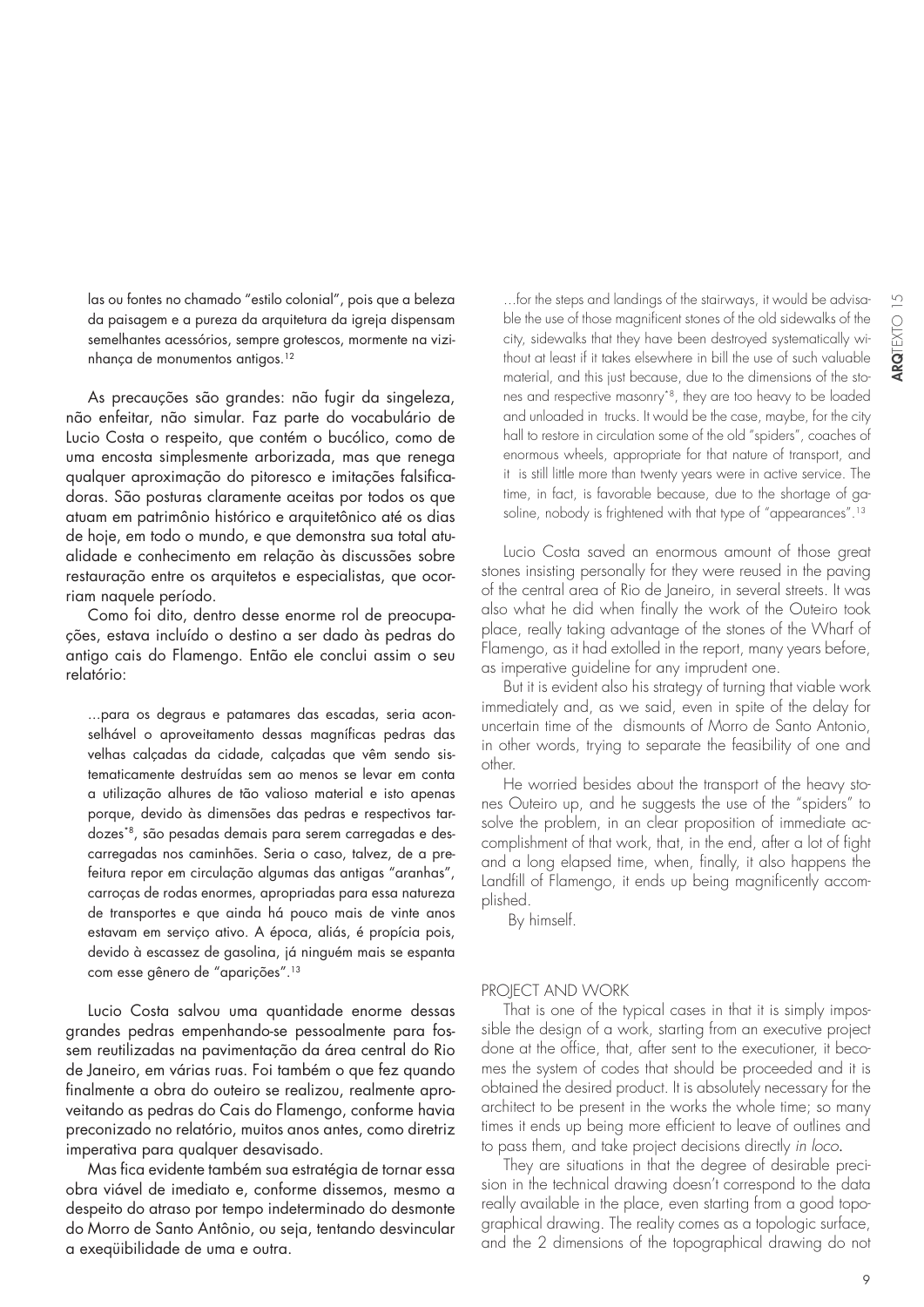Preocupou-se inclusive com o transporte das pesadas pedras outeiro acima, e sugere a utilização das "aranhas" para resolver o problema, numa clara proposição de realização imediata dessa obra, que, no final, depois de muita luta e muito tempo passado, quando, enfim, realizase também o Aterro do Flamengo, acaba sendo magnificamente realizada.

E, por ele mesmo.

#### PROJETO E OBRA

Esse é um dos típicos casos em que é simplesmente impossível a realização de uma obra, a partir de um projeto executivo feito no escritório, que, depois de enviado ao canteiro, torna-se o sistema de códigos que deve ser seguido e obtém-se o produto desejado. É absolutamente necessário que o arquiteto fique presente no canteiro o tempo todo, tanto tempo que acaba sendo mais eficiente partir de croquis orientativos e passar a se tomar decisões de projeto diretamente in loco.

São situações em que o grau de precisão desejável no desenho técnico não corresponde aos dados realmente disponíveis no local, mesmo se partindo de um bom levantamento topográfico. A realidade se apresenta como uma superfície topológica, e as 2 dimensões do desenho topográfico não conseguem transmiti-la.

 Além disso, no caso do Outeiro da Glória, a remoção de um antigo casario implantado na encosta ocorre mais ou menos em tempo simultâneo ao início das obras, remanescendo da demolição 3 platôs que foram incorporados ao projeto, de maneira quase contínua: surge o platô, uma vez removido o entulho, o platô vira patamar, plano de descanso, da subida, e assim sucessivamente, decidido ali, no local e na hora.

Para a criação do acesso impunha-se, antes de mais nada, remover o casario que havia na frente bloqueando a perspectiva vista da Praça Paris - obra dificílima, só levada a cabo à custa de muita tenacidade e empenho.14

É como Lucio Costa narra no documentário de José Reznik: "foi um trabalho enorme debaixo do sol..."15

Outra circunstância importante foi o desmonte do cais do Flamengo com a criação do aterro – pareceu muito conveniente utilizar uma parte das pedras da amurada para agenciar o caminhamento. Daí esse risco que dei para o acesso, procurando o percurso natural de rampas e escadas e incorporando os platôs resultante das demolições. Foi um trabalho enorme, debaixo de sol, fazer esses caminhos; tivemos a sorte de ter à nossa disposição um

transmit it.

Besides, in the case of the Outeiro da Glória, the removal of an old houses implanted in the hillside happens more or less in simultaneous time to the beginning of the works, remaining from the demolition 3 plateaus that were incorporated in the project, in an almost continuous way: the plateau appears, once removed the dump, the plateau sees landing, rest plan of the ascent, and so forth, decided there, in that place and in that moment.

For the creation of the access it was imposed, before anything else, to remove the houses that there was blocking the perspective of the Praça Paris - a very difficult work, only carried out at the expense of a lot of tenacity and pledge.14 It is like Lucio Costa narrates in José Reznik's documentary: "it was an enormous work under the sun..."<sup>15</sup>

Another important circumstance was it dismounts of the wharf of Flamengo with the creation of the landfill – seemed very convenient to use a part of the stones of the main rail to negotiate the trails. Then the risk that I gave for the access: seeking the natural course of ramps and stairways, and incorporating the plateaus resulting from the demolitions. It was an enormous work, under sun, to do those roads; we had the luck to have to our disposition a very capable master, that had worked for Gianelli<sup>16</sup>, and my task was to accompany that master in the choice and placement of the stones of the old wharf to reuse them in their natural size (sic) 17 and to do the implantation, in agreement with the risk, in function of that precious material. They are still the walls of stone masonry, so well geared that they seem old, all this was only gotten because of my continuous presence close to the master and to the bricklayers. 18

In the Reznik´s documentary, he increases: "... an accustomed master with heavy works, worked in masonry, was used to transfer of monuments..." to describe that master that, then, he was accustomed to work with the handling of big and heavy pieces. And as for the walls, he says:

 ... so well geared that they seem to be there to centuries, they don't seem recent thing, it always has something thing that betrays her... 19

The fight that had begun with a report, in the partition of SPHAN, to consummate is accomplished, still, under arduous work, directly in the works.

#### SOFT WALK<sup>20</sup>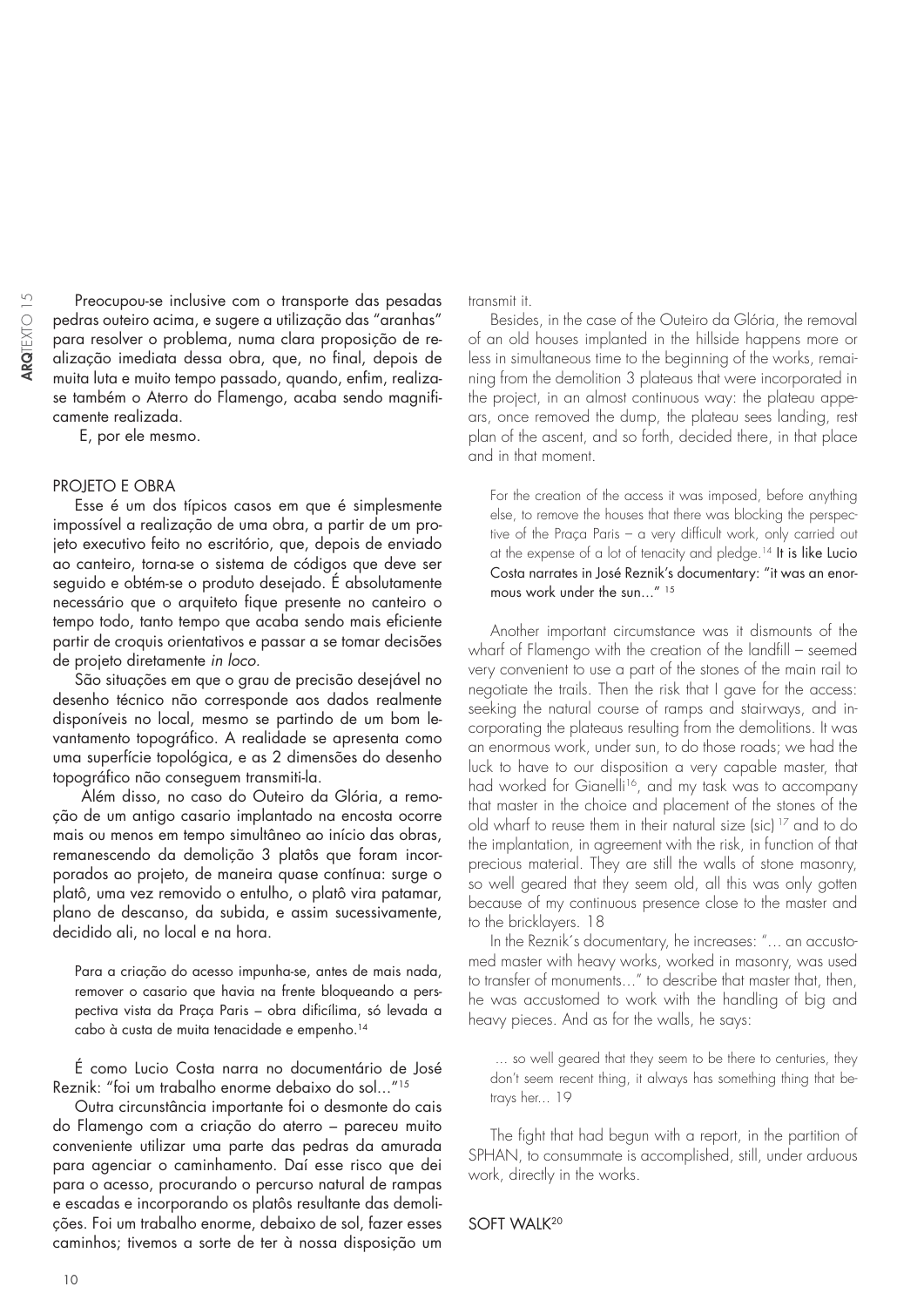mestre muito capaz, que trabalhava para o Gianelli<sup>16</sup>, e a minha tarefa foi acompanhar esse mestre na escolha e colocação das pedras do antigo cais procurando aproveitáas em seu tamanho natural (sic)17 e fazer a implantação, de acordo com o risco, em função desse material precioso. E ainda os muros de alvenaria de pedra, tão bem entrosados que parecem antigos, tudo isso só foi conseguido por causa da minha continuada presença junto ao mestre e aos pedreiros.<sup>18</sup>

No documentário de Reznik, ele acrescenta: "... um mestre acostumado com obras pesadas, trabalhava em marmoraria, estava acostumado com transferência de monumentos..." para descrever esse mestre que, então, estava acostumado a lidar com o manuseio de peças grandes e pesadas. E quanto aos muros, ele diz:

... tão bem entrosados que parecem estar aí a séculos, não parece coisa recente, que tem sempre coisa que se trai...<sup>19</sup>

A luta que começara com um relatório, na repartição do SPHAN, para se consumar é realizada, ainda, sob trabalho árduo, diretamente no canteiro.

#### CAMINHO SUAVE20

Os acessos em aclive até as igrejas e palácios são recorrências em toda história da Arquitetura. Inicialmente, por motivos estratégicos, militares e religiosos – vejase como exemplo o Parthenon, na Grécia clássica -, esse tipo de implantação acaba por aumentar a própria carga simbólica do monumento por procurar sítio privilegiado na geografia: outeiro. Acrescida de torres, ornamentos no alto dos acropódios, coroamentos, etc. etc., tem toda sua monumentalidade claramente explicitada.

 Alguns exemplos de acessos em aclive, cujas escadas não estão diretamente acopladas ao edifício e sim apresentadas como elemento à parte, como elemento urbano que se compõe com o edifício mas que não constitui sua escadaria são relembrados com constância, por sua signifi cativa importância na história da arquitetura e por sua beleza.

A escadaria de acesso à Praça do Campidoglio, de Michelangelo, talvez seja o maior exemplo, mas, seguramente, a relação de similaridade do projeto de Lucio Costa se dá mais com o Barroco da Santuário de Bom Jesus do Monte, em Braga, em Portugal e com a Igreja do Nosso Senhor Bom Jesus dos Matosinhos, de Aleijadinho em Congonhas do Campo, Minas Gerais, e talvez, também, no Barroco Italiano, com a escadaria da Praça

The accesses in acclivity until the churches and palaces are appeals in every history of the Architecture. Initially, for strategic reasons, military and religious – such as the Parthenon, in classic Greece –, that implantation type ends for increasing the own symbolic load of the monument for seeking privileged site in the geography: Outeiro. Added of towers, ornaments in the high of the acropodios, crownings, etc. etc., it has all his monumentality clearly explicit.

Some examples of accesses in acclivity, whose stairways are not directly coupled to the building, but presented as element apart, an urban element that is composed with the building but that doesn't constitute its staircase, are recalled with constancy, for its significant importance in the history of the architecture and for its beauty.

The access staircase to the Square of Campidoglio, of Michelangelo, maybe it is the largest example, but, certainly, the relationship of similarity of Lucio Costa's project feels more with the Baroque of the Shrine of Bom Jesus do Monte Church, in Braga, in Portugal and with the Nosso Senhor Bom Jesus dos Matosinhos Church, of Aleijadinho in Congonhas do Campo, Minas Gerais, and maybe, also, in the Italian Baroque, with the staircase of the Square of Spain, in Rome. The one of Braga and the one of Congonhas do Campo, yes, they keep enormous similarity relationship amongst themselves, however the brazilian has the tacky simplicity of Aleijadinho, while the one of Portugal has the whole refinement given by André Soares.

The zigzag itineraries, inserted with plateaus, transform the way in a different event of the lineal and direct ascent until the monument: it is as if in the sinuosity of the Baroque itinerary there was a time for other reflections, not to look it, the thought and the gesture of jumping over the stairway, all gone back to a single objective. It is as if the smallest distance between two points is not a straight slope line in the stairway, but a senoid in the softened plan of the inclination.

Deep expert of history of the Architecture, Lucio Costa certainly knew the monuments very well here mentioned and that there is certain similarity between them and his, but it is just that, a similarity relationship, without any citation or direct reference.

Lucio Costa's project opts for the softening of the ascent of the hill, using the sinuous itinerary, adopting the road of the ox21, dancing in zigzag for the land and offering stop points in the plateaus of the old houses, transformed at small arborous squares.

 The fact of the stone walls seem already old is one more modern posture of the new project than it links with historical patrimony. They seem old because they seem that they were always there and as always they were there don't cause dis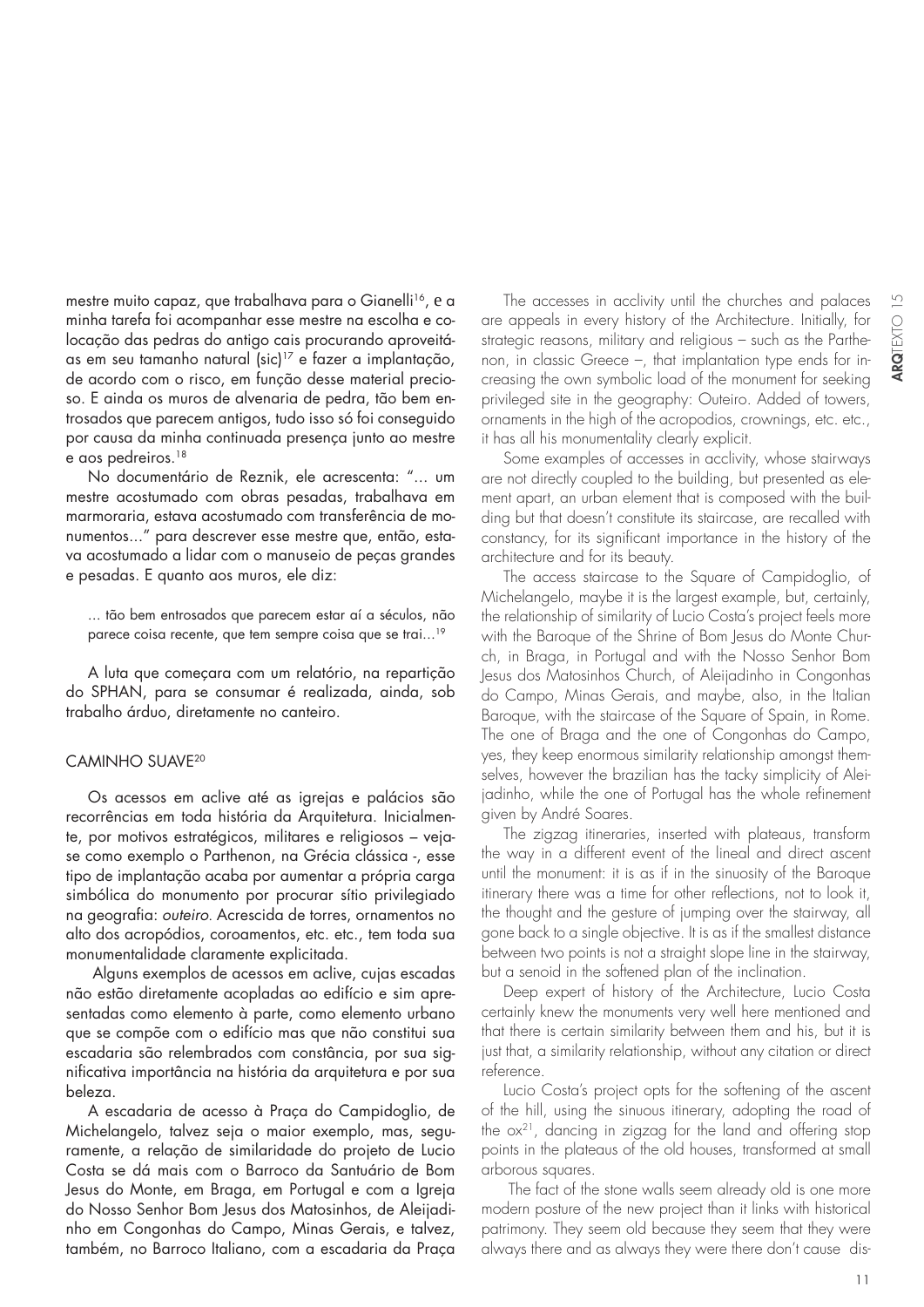da Espanha, em Roma. A de Braga e a de Congonhas do Campo, sim, guardam enorme relação de similaridade entre si, porém a brasileira tem a simplicidade caipira de Aleijadinho, enquanto a de Portugal tem todo o requinte dado por André Soares.

Os trajetos zigue-zagueados, intercalados por patamares, transformam o percurso num evento diverso da subida linear e direta até o monumento: é como se na sinuosidade do trajeto barroco houvesse um tempo para reflexões outras, que não o olhar, o pensamento e o gesto de galgar a escada, todos voltados para um único objetivo. É como se a menor distância entre dois pontos não fosse uma reta inclinada no declive da escada, e sim uma senóide no plano suavizado da inclinação.

Profundo conhecedor de história da Arquitetura, Lucio Costa com certeza conhecia muito bem os monumentos aqui citados e que haja certa similaridade entre eles e o seu, mas é apenas isso, uma relação de similaridade, sem qualquer citação ou referência direta.

 O projeto de Lucio Costa opta pela suavização da subida do morro, utilizando o trajeto sinuoso, adotando o caminho do boi21, bailando em zigue-zague pelo terreno e oferecendo pontos de parada nos platôs das antigas casas, transformados em pequenas praças arborizadas.

O fato dos muros de pedra já parecerem antigos é mais uma postura moderna do projeto novo que se relaciona com patrimônio histórico. Eles parecem antigos porque parecem que sempre estiveram ali e como sempre estiveram ali não causam mais incômodos, deixam de ser interferência a mais, o fato de que sempre estiveram ali é como se não existissem. Não se trai, como ele mesmo disse. Não finge ser o que não é, não é um a mais que atrapalhe. Não ornamenta, mas é de enorme força ornamental em si mesmo, pelo excelente trabalho de cantaria do mestre cujo nome já não se sabe mais.

Com a vegetação que gruda e salta dele, essa força ornamental aumenta mais ainda.

Vegetação indesejada naqueles projetos históricos, aqui imposta e determinada pelo projeto, porque Lucio Costa jamais deixou de inserir em seus projetos as diretrizes e especificações de paisagismo, fato já prenunciado no relatório de 43. E a vegetação, no Rio de Janeiro ganha logo vigor e viço, encorpa, participa do todo com presença marcante. Como ele previa, acaba por ser um espaço urbano que dá continuidade ao espaço conquistado pelo aterro do Flamengo e seu paisagismo, feito por Roberto Burle Marx.

comfort, they stopped being interference, the fact that were always there is as if they didn't exist. It doesn't betray them, like himself said. It doesn't fake to be what it is not, it is not one more that disturbs. It doesn't ornament, but it is of enormous ornamental force in itself, for the excellent work of the master's quarry whose name no longer is known anymore.

With the vegetation that glues and jumps out of it, that ornamental force still increases.

Undesirable vegetation in those historical projects, here imposed and certain for the project, because Lucio Costa never stopped inserting in his projects the guidelines and landscape specifications, fact already predicted in the report of 43. And the vegetation, in Rio de Janeiro wins energy and vigor soon, it grows up, it participates in the whole with outstanding presence. As he foresaw, it ends up being an urban space that gives continuity to the space conquered by the landfill of Flamengo and its landscape, done by Roberto Burle Marx.

All the other elements appear with the same softness affirmative. The end of the wall, when it appears as windowsill, it is done with paving stones in the longitudinal and width, it offers a small dripping for each side, in the traverse sense, convex in the superior face, it has excellent workmanship, that demonstrates the high quality of the work hand for that type of specialized service. The banks have the same language and quality of finish, with participation it activates in the curvilinear language of the landscape. The floors of the roads, Japanese style, with intervals among the floor stones that leave strips of grass between them, the alternation of the sizes, some big and wide , other long and narrow , inserted, the interval between these floor stones and the stone walls leaving the free elements, they compose the vision of a landscape project totally contemporary.

He ends:

With plateaus, lawns, banks – well spaced, as it is suggested in the project – and the choice of the appropriate vegetation, the chapel, besides recovering all his integrity and original limpidity, won a condign access.<sup>22</sup>

And, to complete, what finishes up what is a project executed technical perfection in loco, the pedestrian's step in the ramps and stairways is perfect, it is possible to go up the equivalent unevenness smoothly to 8 height floors, without losing the breath, not to be for the emotion of walking for a great and beautiful architecture project, with all its aspects and inclusion.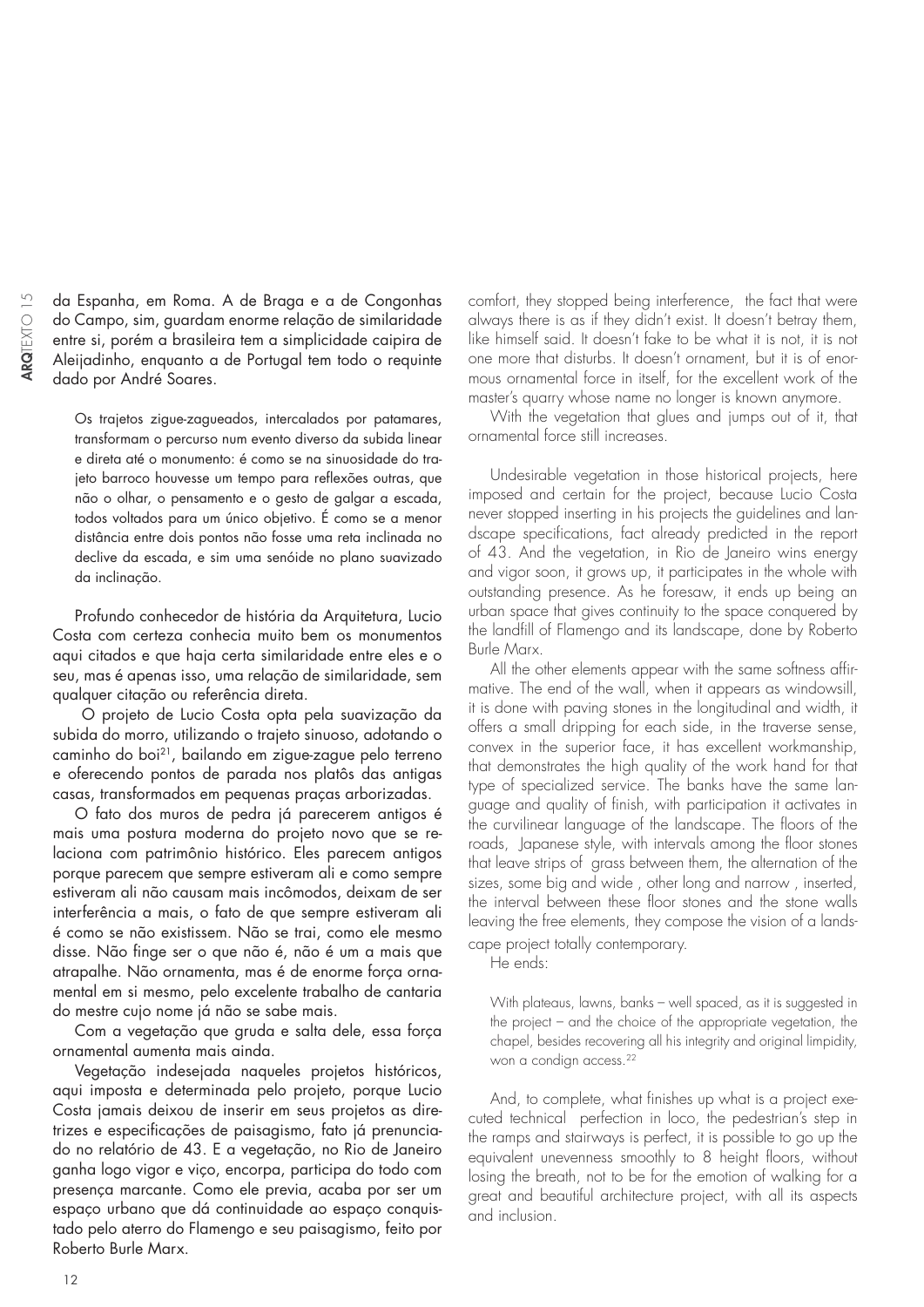Todos os demais elementos aparecem com a mesma afirmativa suavidade. O arremate do muro, quando surge como peitoril, é feito com paralelepípedos na longitudinal e largura que oferece uma pequena pingadeira para cada lado, no sentido transversal, convexos na face superior, tem excelente feitio, que demonstra a alta qualidade da mão de obra para esse tipo de serviço especializado. Os bancos têm a mesma linguagem e qualidade de acabamento, com participação ativa na linguagem curvilínea do paisagismo. Os pisos dos caminhos, à japonesa, com intervalos entre as pedras de piso que deixam faixas da grama entre elas, a alternância dos tamanhos, ora grande e larga, ora comprida e estreita, intercaladas, o intervalo entre estas pedras de piso e os muros de pedra deixando os elementos soltos, compõem a visão de um projeto de paisagismo totalmente contemporâneo.

#### Ele conclui:

Com platôs, gramados, bancos – bem espaçados, como sugeria o projeto – e a escolha da vegetação apropriada, a capela, além de recuperar toda a sua integridade e limpidez original, ganhou um acesso condigno.22

 E, para completar, o que arremata o que é um projeto técnico executado in loco perfeito, o passo do pedestre nas rampas e escadas é perfeito, é possível subir o desnível equivalente a 8 andares de altura suavemente, sem perder o fôlego, a não ser pela emoção de se passear por um grande e belo projeto de arquitetura, com todos os seus aspectos e abrangência.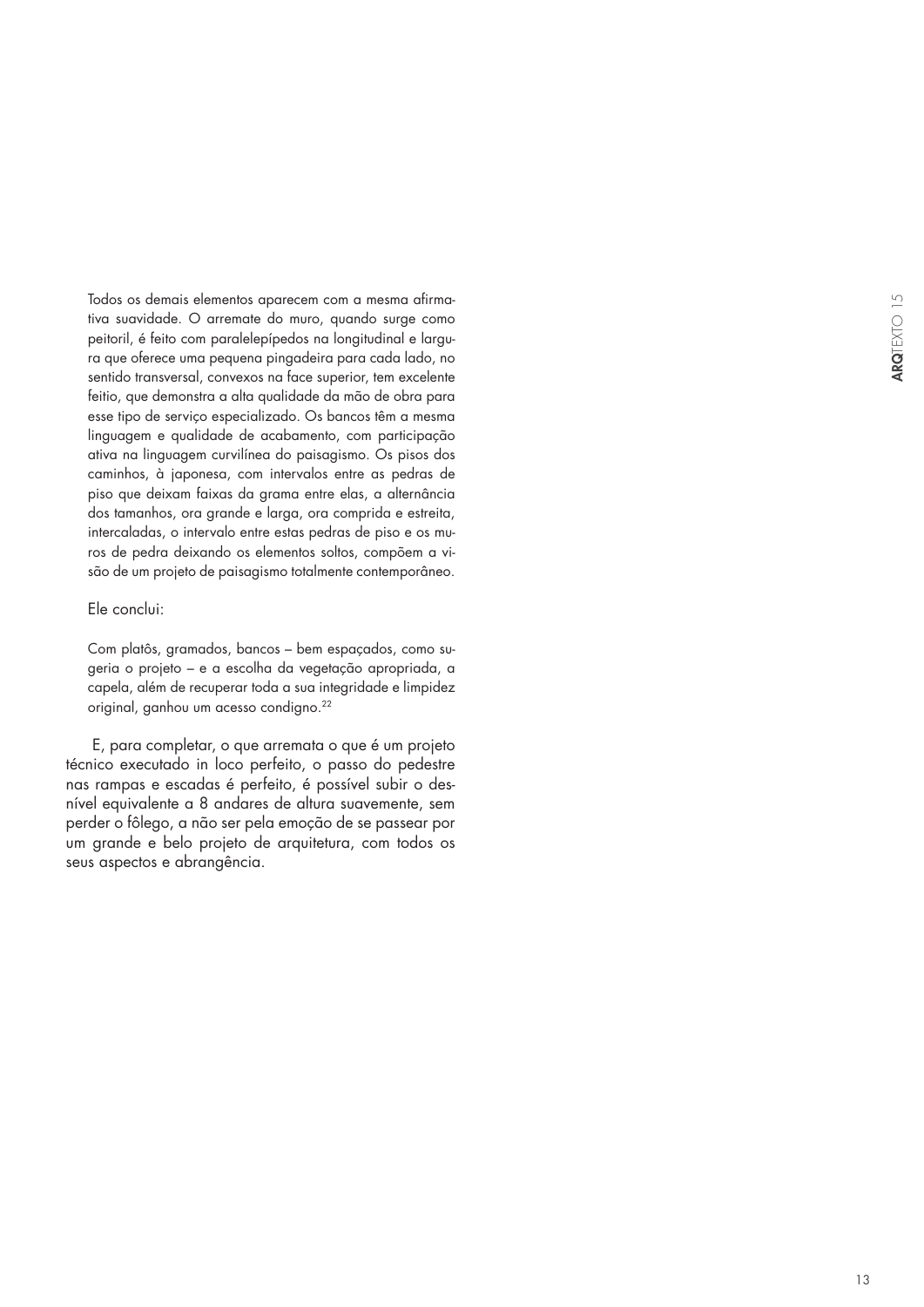NOTAS

1 PESSOA, J. (org.). Lucio Costa: Documentos de trabalho**.** Rio de Janeiro: IPHAN, 1999. (p. 11, nota do organizador): Serviço do Patrimônio Histórico e Artístico Nacional SPHAN, de 1937 a 1946; Diretoria do Patrimônio Histórico e Artístico Nacional DPHAN, de 1946 a 1970; Instituto do Patrimônio Histórico e Artístico Nacional IPHAN, de 1970 a 1979; Secretaria do Patrimônio Histórico e Artístico Nacional SPHAN de 1979 a 1990; Instituto Brasileiro do Patrimônio Cultural IBPC, de 1990 a 1994; Instituto do Patrimônio Histórico e Artístico Nacional IPHAN, desde 1994.

2 Verbete do Dicionário Aurélio: outeiro. S. m. 1. V. colina. 2. Festa que se realizava no pátio dos conventos, e por ocasião da qual os poetas glosavam motes dados pelas freiras.<br><sup>3</sup> Plano - Agrebas 1111

Plano Agache: Urbanista francês Donat Alfred Agache, contratado pela Prefeitura para promover o embelezamento da cidade, na década de 20.

Paulo Thedim Barreto, engenheiro que também havia trabalhado com Lucio Costa no Museu das Missões Jesuíticas dos Guaranis de São Miguel.

5 COSTA, L. Lucio Costa: registro de uma vivência. São Paulo: Empresa das Artes, p. 411, 1995.

6 Documentário com o próprio Lucio Costa subindo as rampas do Outeiro e narrando - REZNIK, J. (dec. 90). Ladeira da Igreja da Glória. Acervo: vídeo. Disponível em: <http://www. casadeluciocosta.org>. Acesso: 22 mai. 2007.

7 PESSOA, J. (org.). Lucio Costa: Documentos de trabalho. Rio de Janeiro: IPHAN, p 47-48, 1998.

8 PESSOA, J. (org.). Lucio Costa: Documentos de trabalho. Rio de Janeiro: IPHAN, p. 47- 48, 1998.

9 PESSOA, J. (org.). Lucio Costa: Documentos de trabalho. Rio de Janeiro: IPHAN, p. 50, 1998.

10 PESSOA, J. (org.). Lucio Costa: Documentos de trabalho. Rio de Janeiro: IPHAN, p. 50-51, 1998.

11 PESSOA, J. (org.). Lucio Costa: Documentos de trabalho. Rio de Janeiro: IPHAN, p. 51, 1998.

12 PESSOA, J. (org.). Lucio Costa: Documentos de trabalho. Rio de Janeiro: IPHAN, p. 52, 1998.

13 PESSOA, J. (org.). Lucio Costa: Documentos de trabalho. Rio de Janeiro: IPHAN, p. 52, 1998.

14 COSTA, L. Registro de uma vivência. Maria Elisa Costa (org.). São Paulo: Empresa das Artes, p. 411, 1995.

15 LADEIRA da Igreja da Glória. Direção: José Reznik. Direção de Fotografia: Mário Carneiro. Disponível em: <http://www. casadeluciocosta.org.>. Acesso em: 22 mai. 2007.

16 Emilio Gianelli, colaborador de Lúcio Costa nesse projeto, era quem conhecia o Mestre de Obras cujo nome se perdeu.

17 Quer dizer, as pedras nos tamanhos encontrados após a demolição do cais.

18 COSTA, L. Registro de uma vivência. Maria Elisa Costa (org.). São Paulo: Empresa das Artes, p. 411, 1995.

19 LADEIRA da Igreja da Glória. Direção: José Reznik. Direção de Fotografia: Mário Carneiro. Disponível em: <http://www. casadeluciocosta.org.>. Acesso em: 22 mai. 2007.

20 Nome de uma antiga cartilha para alfabetização.

21 Expressão popular para os caminhos em diagonal das curvas de nível, tornando a subida da encosta de um morro mais suave. 22 COSTA, L. Registro de uma vivência. Maria Elisa Costa (org.). São Paulo: Empresa das Artes, p. 412, 1995.

NOTES

1 PESSOA, J. (org.). Lucio Costa: Documentos de trabalho. Rio de Janeiro: IPHAN, 1999. (p. 11, note of the organizer): Service of the Historical and Artistic Patrimony National SPHAN, from 1937 to 1946; Management of the Historical and Artistic Patrimony National DPHAN, from 1946 to 1970; Institute of the Historical and Artistic Patrimony National IPHAN, from 1970 to 1979; General office of the Historical and Artistic Patrimony National SPHAN from 1979 to 1990; Brazilian institute of the Cultural Patrimony IBPC, from 1990 to 1994; Institute of the Historical and Artistic Patrimony National IPHAN, from 1994.

2 Verbete do Dicionário Aurélio: outeiro. S. m*.* 1. V. colina. 2. Festa que se realizava no pátio dos conventos, e por ocasião da qual os poetas glosavam motes dados pelas freiras.

3 Plano Agache: Urbanista francês Donat Alfred Agache, contratado pela Prefeitura para promover o embelezamento da cidade, na década de 20.

4 Paulo Thedim Barreto, engenheiro que também havia trabalhado com Lucio Costa no Museu das Missões Jesuíticas dos Guaranis de São Miguel.

5 COSTA, L. Lucio Costa: registro de uma vivência. São Paulo: Empresa das Artes, p. 411, 1995.

6 Documentary with own Lucio Costa going up the ramps of the Outeiro and narrating - REZNIK, J. (dec. 90). Slope of the Church of Glória. Collection: video. Available in: < http://www. casadeluciocosta.org >. Access: 22 mai. 2007.

7 PESSOA, J. (org.). Lucio Costa: Documentos de trabalho. Rio de Janeiro: IPHAN, p 47-48, 1998.

<sup>8</sup> PESSOA, J. (org.). Lucio Costa: Documentos de trabalho. Rio de Janeiro: IPHAN, p. 47- 48, 1998.

9 PESSOA, J. (org.). Lucio Costa: Documentos de trabalho. Rio de Janeiro: IPHAN, p. 50, 1998.

10 PESSOA, J. (org.). Lucio Costa: Documentos de trabalho. Rio de Janeiro: IPHAN, p. 50-51, 1998.

11 PESSOA, J. (org.). Lucio Costa: Documentos de trabalho. Rio de Janeiro: IPHAN, p. 51, 1998.

12 PESSOA, J. (org.). Lucio Costa: Documentos de trabalho. Rio de Janeiro: IPHAN, p. 52, 1998.

13 PESSOA, J. (org.). Lucio Costa: Documentos de trabalho. Rio de Janeiro: IPHAN, p. 52, 1998.

14 COSTA, L. Registro de uma vivência. Maria Elisa Costa (org.). São Paulo: Empresa das Artes, p. 411, 1995.

<sup>15</sup> LADEIRA da Igreja da Glória. Direção: José Reznik. Direção de Fotografia: Mário Carneiro. Disponível em: <http://www. casadeluciocosta.org.>. Acesso em: 22 mai. 2007.

<sup>16</sup> Emilio Gianelli, colaborador de Lúcio Costa nesse projeto, era quem conhecia o Mestre de Obras cujo nome se perdeu.

Quer dizer, as pedras nos tamanhos encontrados após a demolição do cais.

18 COSTA, L. Registro de uma vivência. Maria Elisa Costa (org.). São Paulo: Empresa das Artes, p. 411, 1995.

<sup>19</sup> LADEIRA da Igreja da Glória. Direção: José Reznik. Direção de Fotografia: Mário Carneiro. Disponível em: <http://www. casadeluciocosta.org.>. Acesso em: 22 mai. 2007.

20 Nome de uma antiga cartilha para alfabetização.

<sup>21</sup> Popular expression for the diagonal trails, in level curbs, making softer the ascent of a Hill.

22 COSTA, L. Registro de uma vivência. Maria Elisa Costa (org.). São Paulo: Empresa das Artes, p. 412, 1995.